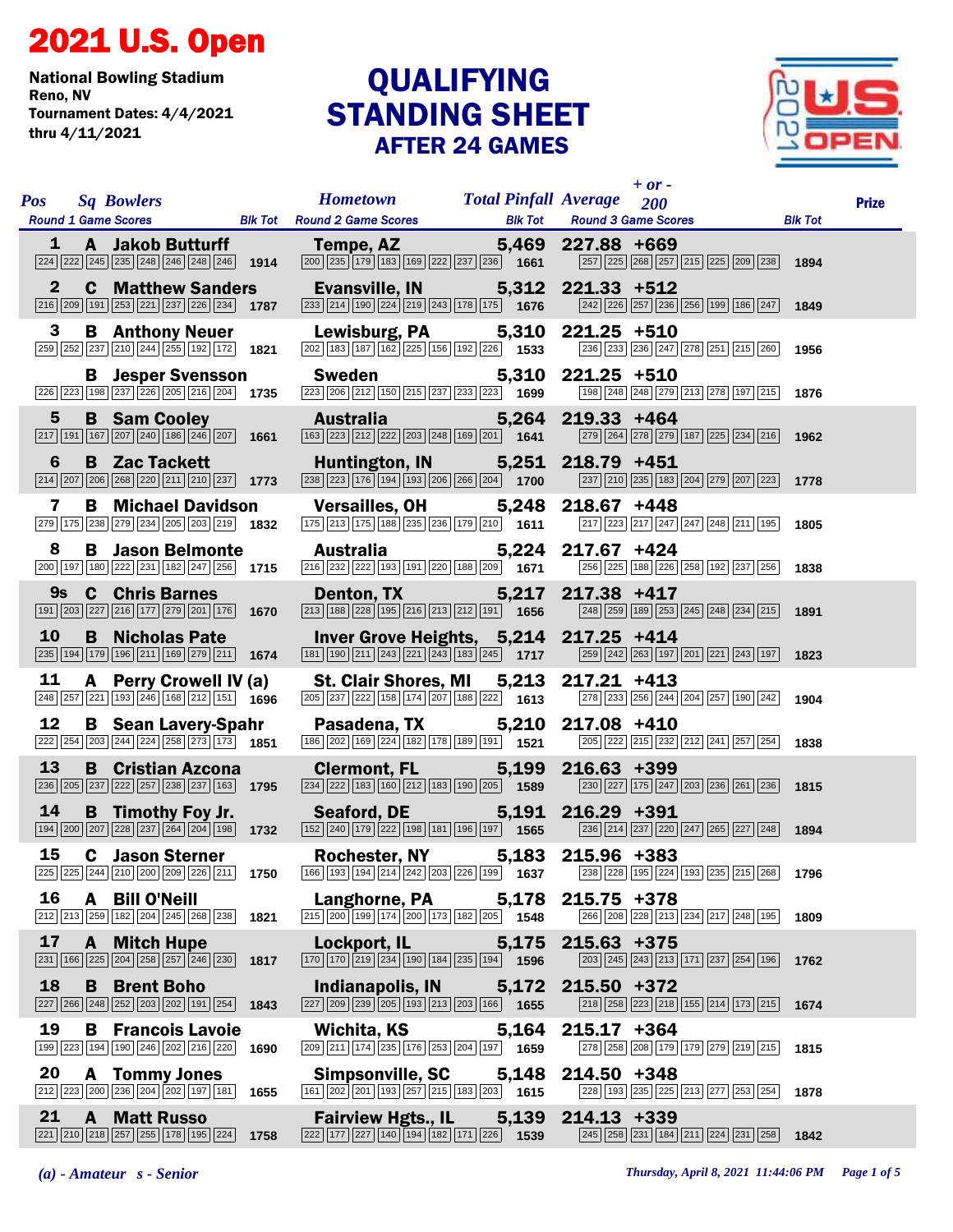| <b>Pos</b> |              | <b>Sq Bowlers</b><br>Round 1 Game Scores Blk Tot Round 2 Game Scores                                                                                                                      |      | <b>Hometown</b>                                                                                                                                                                      | <b>Total Pinfall Average</b><br><b>Blk Tot</b> |                   | $+$ or $-$<br>200<br><b>Round 3 Game Scores</b> |                                                                                                                             | <b>Blk Tot</b> | <b>Prize</b> |
|------------|--------------|-------------------------------------------------------------------------------------------------------------------------------------------------------------------------------------------|------|--------------------------------------------------------------------------------------------------------------------------------------------------------------------------------------|------------------------------------------------|-------------------|-------------------------------------------------|-----------------------------------------------------------------------------------------------------------------------------|----------------|--------------|
| 22         |              | A Zeke Bayt<br>$\boxed{183}$ $\boxed{192}$ $\boxed{179}$ $\boxed{192}$ $\boxed{269}$ $\boxed{149}$ $\boxed{223}$ $\boxed{206}$ <b>1593</b>                                                |      | Westerville, OH<br>$\boxed{187}$ $\boxed{228}$ $\boxed{181}$ $\boxed{188}$ $\boxed{168}$ $\boxed{206}$ $\boxed{237}$ $\boxed{209}$ <b>1604</b>                                       |                                                | 5,120 213.33 +320 |                                                 | $\boxed{247}$ $\boxed{269}$ $\boxed{235}$ $\boxed{267}$ $\boxed{194}$ $\boxed{256}$ $\boxed{213}$ $\boxed{242}$ <b>1923</b> |                |              |
| 23         |              | <b>B</b> Patrick Hanrahan<br>183 221 193 241 190 189 204 206 1627                                                                                                                         |      | Wichita, KS<br>$\boxed{192}\boxed{193}\boxed{188}\boxed{198}\boxed{213}\boxed{204}\boxed{246}\boxed{223}$ 1657                                                                       | 5,114                                          | $213.08 + 314$    |                                                 | [163] 268 280 236 200 226 234 223                                                                                           | 1830           |              |
| 24         |              | <b>B</b> Chris Via<br>$\overline{ 214 }$ $\overline{ 258 }$ $\overline{ 278 }$ $\overline{ 224 }$ $\overline{ 214 }$ $\overline{ 238 }$ $\overline{ 200 }$ $\overline{ 204 }$ <b>1830</b> |      | <b>Springfield, OH</b><br>$\boxed{173}$ $\boxed{208}$ $\boxed{198}$ $\boxed{152}$ $\boxed{278}$ $\boxed{207}$ $\boxed{210}$ $\boxed{178}$ $\boxed{1604}$                             |                                                | 5,102 212.58 +302 |                                                 | 203 228 181 238 221 203 183 211                                                                                             | 1668           |              |
| 25         | B            | <b>Danielle McEwan</b><br>$\boxed{213}$ $\boxed{207}$ $\boxed{222}$ $\boxed{181}$ $\boxed{224}$ $\boxed{238}$ $\boxed{257}$ $\boxed{203}$ <b>1745</b>                                     |      | <b>Stony Point, NY</b><br>$\boxed{158}$ $\boxed{230}$ $\boxed{206}$ $\boxed{203}$ $\boxed{212}$ $\boxed{181}$ $\boxed{233}$ $\boxed{158}$ $\boxed{1581}$                             |                                                | 5,101 212.54 +301 |                                                 | 205 258 215 235 226 219 216 201                                                                                             | 1775           |              |
| 26         |              | <b>C</b> Toby Sambueno<br>$\boxed{188}\boxed{228}\boxed{224}\boxed{209}\boxed{229}\boxed{224}\boxed{204}\boxed{191}$ 1697                                                                 |      | Las Vegas, NV<br>$\boxed{195}$ $\boxed{214}$ $\boxed{158}$ $\boxed{181}$ $\boxed{195}$ $\boxed{197}$ $\boxed{209}$ $\boxed{180}$ <b>1529</b>                                         |                                                | 5,100 212.50 +300 |                                                 | 259 258 249 209 217 228 206 248                                                                                             | 1874           |              |
| 27         |              | <b>B</b> Adam (AJ) Johnson<br>175 202 212 183 222 212 192 185 1583                                                                                                                        |      | Oswego, IL<br>$\boxed{208}\boxed{217}\boxed{219}\boxed{202}\boxed{224}\boxed{219}\boxed{245}\boxed{213}$ 1747                                                                        |                                                | 5,096 212.33 +296 |                                                 | 238 246 226 200 182 213 227 234                                                                                             | 1766           |              |
| 28         |              | <b>A</b> Thomas Larsen<br>208 196 173 198 205 228 214 186 1608                                                                                                                            |      | <b>Denmark</b><br>233 242 231 188 204 213 196 214 1721                                                                                                                               |                                                | 5,088 212.00 +288 |                                                 | 258 191 164 269 225 222 163 267                                                                                             | 1759           |              |
| 29         |              | <b>C</b> Martin Larsen<br>202 233 258 204 208 194 203 185                                                                                                                                 | 1687 | <b>Sweden Sweden</b><br>176 220 158 190 247 196 197 194 1578                                                                                                                         | 5,071                                          | 211.29 +271       |                                                 | $\boxed{200}\ \boxed{212}\ \boxed{247}\ \boxed{268}\ \boxed{200}\ \boxed{263}\ \boxed{227}\ \boxed{189}$                    | 1806           |              |
| 30         |              | <b>B</b> Nathan Bohr<br>$\boxed{224}$ $\boxed{210}$ $\boxed{190}$ $\boxed{189}$ $\boxed{214}$ $\boxed{221}$ $\boxed{180}$ $\boxed{235}$ 1663                                              |      | <b>Round Rock, TX</b><br>$\boxed{205}$ $\boxed{200}$ $\boxed{228}$ $\boxed{160}$ $\boxed{216}$ $\boxed{208}$ $\boxed{192}$ $\boxed{220}$ $\boxed{1629}$                              |                                                | 5,070 211.25 +270 |                                                 | 259 238 237 179 179 246 224 216                                                                                             | 1778           |              |
| 31         |              | A Sean Rash<br>205 180 214 221 199 168 242 216                                                                                                                                            | 1645 | Montgomery, IL 5,069 211.21 +269<br>190 221 246 203 197 166 178 255 1656                                                                                                             |                                                |                   |                                                 | 247 266 189 236 223 217 177 213                                                                                             | 1768           |              |
| 32         |              | <b>B</b> Michael Tang<br>191   186   200   202   204   243   237   255   1718                                                                                                             |      | <b>Pickerington, OH</b><br>$\frac{1}{188} \overline{) 163} \overline{) 192} \overline{) 167} \overline{) 174} \overline{) 178} \overline{) 224} \overline{) 202}$ 1488               | 5,067                                          | $211.13 + 267$    |                                                 | 225 249 257 268 185 214 249 214                                                                                             | 1861           |              |
| 33         | $\mathbf{A}$ | <b>Kim Bolleby</b><br>239 181 207 210 182 220 212 191 1642                                                                                                                                |      | <b>Thailand</b><br>159 202 184 168 202 234 193 205 1547                                                                                                                              |                                                | 5,061 210.88 +261 |                                                 | 194 205 277 219 279 225 208 265                                                                                             | 1872           |              |
| 34         | A            | <b>Richard Teece</b><br>$\boxed{177}$ $\boxed{217}$ $\boxed{191}$ $\boxed{212}$ $\boxed{218}$ $\boxed{194}$ $\boxed{212}$ $\boxed{225}$ <b>1646</b>                                       |      | <b>England</b><br>$\boxed{235}$ $\boxed{193}$ $\boxed{214}$ $\boxed{147}$ $\boxed{172}$ $\boxed{204}$ $\boxed{192}$ $\boxed{196}$ <b>1553</b>                                        |                                                | 5,058 210.75 +258 |                                                 | $\boxed{208}\ \boxed{224}\ \boxed{254}\ \boxed{248}\ \boxed{215}\ \boxed{278}\ \boxed{240}\ \boxed{192}$                    | 1859           |              |
|            |              | <b>C</b> Arturo Quintero<br>251 199 225 172 216 279 233 223 1798                                                                                                                          |      | <b>Mexico</b><br>$\boxed{156}$ $\boxed{202}$ $\boxed{247}$ $\boxed{211}$ $\boxed{202}$ $\boxed{163}$ $\boxed{184}$ $\boxed{203}$ $\boxed{1568}$                                      | 5,058                                          | $210.75 + 258$    |                                                 | 226 184 217 203 223 258 172 209                                                                                             | 1692           |              |
| 36         |              | <b>B</b> Brian Robinson*                                                                                                                                                                  |      | Morgantown, WV 5,051 210.46 +251<br>278 204 195 205 210 243 202 159 1696 222 232 233 212 204 203 153 181 1635 223 211 210 235 179 196 223 243 1720                                   |                                                |                   |                                                 |                                                                                                                             |                |              |
|            |              | <b>Cut Line Cash Line</b>                                                                                                                                                                 |      |                                                                                                                                                                                      |                                                |                   |                                                 |                                                                                                                             |                |              |
|            |              | <b>B</b> Spencer Robarge (a)<br>$\boxed{228}\boxed{239}\boxed{259}\boxed{208}\boxed{147}\boxed{196}\boxed{214}\boxed{183}$ 1674                                                           |      | Springfield, MO 5,051<br>$\boxed{212}$ 199 179 185 211 247 232 204 1669                                                                                                              |                                                | 210.46 +251       |                                                 | [175   256   168   236   192   233   219   229                                                                              | 1708           |              |
| 38         |              | C AJ Chapman<br>$\boxed{235}$ $\boxed{200}$ $\boxed{213}$ $\boxed{241}$ $\boxed{191}$ $\boxed{210}$ $\boxed{202}$ $\boxed{213}$ 1705                                                      |      | <b>Lewisville, TX</b><br>$\boxed{207}$ 189 202 233 229 197 232 154 1643                                                                                                              | 5,050                                          | $210.42 + 250$    |                                                 | 180 165 194 251 203 254 218 237                                                                                             | 1702           |              |
| 39         |              | <b>B</b> Stuart Williams<br>174 216 217 169 221 194 203 230 1624                                                                                                                          |      | <b>Pflugerville, TX</b><br>$\overline{235}$ $\overline{211}$ $\overline{233}$ $\overline{234}$ $\overline{180}$ $\overline{146}$ $\overline{233}$ $\overline{184}$ $\overline{1656}$ | 5,032                                          | 209.67 +232       |                                                 | 211 233 217 191 203 227 203 267                                                                                             | 1752           |              |
| 40         |              | <b>A</b> Marshall Kent<br>$\boxed{204}\boxed{246}\boxed{191}\boxed{225}\boxed{231}\boxed{223}\boxed{191}\boxed{196}$ 1707                                                                 |      | Yakima, WA<br>$\boxed{167}$ $\boxed{183}$ $\boxed{210}$ $\boxed{216}$ $\boxed{184}$ $\boxed{198}$ $\boxed{234}$ $\boxed{193}$ $\boxed{1585}$                                         | 5,030                                          | $209.58 + 230$    |                                                 | 248 248 234 232 174 205 224 173                                                                                             | 1738           |              |
| 41         | A            | <b>Kristopher Prather</b><br>$\boxed{205}$ 197 169 158 247 225 244 165 1610                                                                                                               |      | <b>Romeoville, IL</b><br>$\boxed{220}$ 155 194 204 172 205 188 197 1535                                                                                                              | 5,022                                          | $209.25 + 222$    |                                                 | 247 224 278 215 242 223 227 221                                                                                             | 1877           |              |
| 42         |              | <b>A</b> Pontus Andersson<br>$\overline{206}$ $\overline{247}$ 195 $\overline{244}$ $\overline{234}$ $\overline{233}$ $\overline{234}$ $\overline{244}$ 1837                              |      | <b>Sweden</b><br>195 143 197 190 160 171 201 213 1470                                                                                                                                | 5,018                                          | $209.08$ +218     |                                                 | 219 200 178 231 210 242 205 226                                                                                             | 1711           |              |
| 43         |              | <b>C</b> Darren Tang<br>224 234 235 221 184 226 182 238 1744                                                                                                                              |      | Las Vegas, NV<br>$\boxed{199}\boxed{213}\boxed{178}\boxed{202}\boxed{205}\boxed{198}\boxed{187}\boxed{179}$ 1561                                                                     | 5,013                                          | 208.88 +213       | 212 234 166 187 238 213 200 258                 |                                                                                                                             | 1708           |              |
| 44         |              | A Graham Fach<br>$\boxed{212}$ 188 174 205 216 215 177 213 1600                                                                                                                           |      | Canada<br>174 185 241 210 189 224 210 188 1621                                                                                                                                       | 5,012                                          | $208.83 + 212$    |                                                 | 249 192 223 241 183 236 253 214                                                                                             | 1791           |              |
| 45         | B            | <b>Bryan Bourget (a)</b><br>$\boxed{192}\boxed{187}\boxed{243}\boxed{198}\boxed{188}\boxed{180}\boxed{187}\boxed{177}$ 1552                                                               |      | Woonsocket, RI<br>$\boxed{207}$ $\boxed{224}$ $\boxed{253}$ $\boxed{186}$ $\boxed{180}$ $\boxed{184}$ $\boxed{208}$ $\boxed{163}$ 1605                                               | 5,008                                          | $208.67 + 208$    |                                                 | [193] 254 237 225 211 279 233 219                                                                                           | 1851           |              |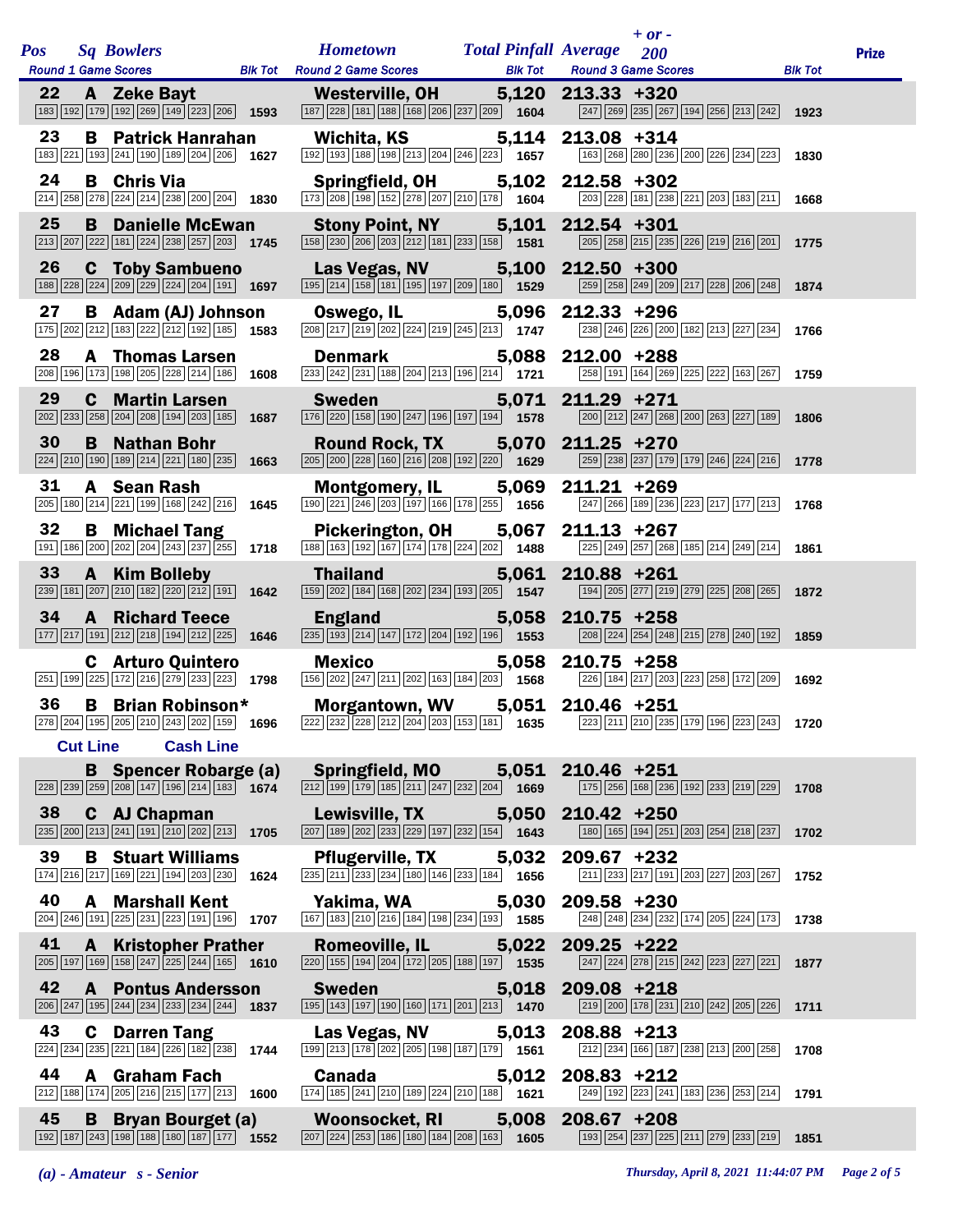| <b>Pos</b> |              | <b>Sq Bowlers</b>                                               |                | <b>Hometown</b>                                                                                                                                                     | <b>Total Pinfall Average</b> |                | 200                                                    |                |
|------------|--------------|-----------------------------------------------------------------|----------------|---------------------------------------------------------------------------------------------------------------------------------------------------------------------|------------------------------|----------------|--------------------------------------------------------|----------------|
|            |              | <b>Round 1 Game Scores</b>                                      | <b>Blk Tot</b> | <b>Round 2 Game Scores</b>                                                                                                                                          | <b>Blk Tot</b>               |                | <b>Round 3 Game Scores</b>                             | <b>Blk Tot</b> |
| 46         | A            | Dallas Leong (a)<br>175 204 224 246 192 199 247 181             | 1668           | Las Vegas, NV<br>$\boxed{155}$ $\boxed{181}$ $\boxed{186}$ $\boxed{202}$ $\boxed{253}$ $\boxed{168}$ $\boxed{193}$ $\boxed{225}$ <b>1563</b>                        | 5,004                        | $208.50 + 204$ | 247 236 186 236 194 236 244 194                        | 1773           |
|            | C            | <b>Brad Miller</b><br>215 227 200 218 200 209 203 200           | 1672           | Lees Summit, MO<br>204 213 194 201 221 223 183 235                                                                                                                  | 5,004<br>1674                | 208.50 +204    | 268 203 197 170 201 236 199 184                        | 1658           |
| 48         | C            | <b>Brandon Novak</b><br>188 191 167 159 234 157 205 214         | 1515           | <b>Chillicothe, OH</b><br>220 191 244 264 189 191 234 200 1733                                                                                                      | 5,002                        | $208.42 + 202$ | 170 237 188 225 235 193 269 237                        | 1754           |
| 49         | B            | <b>Karl Wahlgren</b><br>223 194 191 244 235 234 233 221         | 1775           | <b>Sweden</b><br>170 197 180 161 181 159 196 165 1409                                                                                                               | 4,979                        | 207.46 +179    | 225 247 236 245 244 181 224 193                        | 1795           |
| 50         | C            | Solomon Salama (a)<br>237 236 216 238 213 234 177 240           | 1791           | <b>Beverly Hills, CA</b><br>$\boxed{233}\ \boxed{214}\ \boxed{164}\ \boxed{214}\ \boxed{172}\ \boxed{138}\ \boxed{173}\ \boxed{190}$                                | 4,940<br>1498                | 205.83 +140    | 185 225 199 205 193 225 203 216                        | 1651           |
| 51         | C            | <b>Zach Weidman</b><br>234 210 227 237 214 236 167 195          | 1720           | Indianapolis, IN<br>162 190 179 174 173 228 198 254                                                                                                                 | 4,939<br>1558                | 205.79 +139    | 191 216 199 210 182 191 193 279                        | 1661           |
| 52         | A            | <b>Kyle Sherman</b><br>195 215 200 217 224 191 192 205          | 1639           | O'Fallon, MO<br>194 190 175 214 177 193 147 210 1500                                                                                                                | 4,925                        | 205.21 +125    | 249 189 204 237 236 242 225 204                        | 1786           |
|            | $\mathbf c$  | <b>Benjamin Martinez</b><br>189 223 226 245 237 196 207 201     | 1724           | <b>Mexico</b><br>236 202 205 171 186 180 182 211                                                                                                                    | 4,925<br>1573                | $205.21 + 125$ | 203 176 245 212 239 191 170 192                        | 1628           |
| 54         | $\mathbf{C}$ | <b>Charlie Brown Jr</b><br>202 201 201 192 225 192 205 135      | 1553           | <b>Grandville, MI</b><br>159 189 199 179 215 190 231 182                                                                                                            | 4,921<br>1544                | $205.04$ +121  | 212 246 245 214 257 206 222 222                        | 1824           |
|            | A            | <b>Christopher Sloan</b><br>206 178 178 143 268 180 183 203     | 1539           | <b>Ireland</b><br>198 171 159 172 210 226 185 240 1561                                                                                                              | 4,921                        | 205.04 +121    | 217 277 212 199 209 262 238 207                        | 1821           |
|            | C            | <b>EJ Tackett</b><br>218 228 211 216 226 203 257 183            | 1742           | <b>Bluffton, IN</b><br>$\boxed{232}$ 169 153 163 211 144 231 187 1490                                                                                               | 4,921                        | 205.04 +121    | 196 215 190 210 241 205 187 245                        | 1689           |
| 57         | B            | <b>Osku Palermaa</b><br>259 223 196 193 167 223 210 167         | 1638           | <b>Finland</b><br>$\boxed{224}$ 196 224 222 165 211 204 206                                                                                                         | 4,918<br>1652                | 204.92 +118    | 193 211 192 197 172 196 265 202                        | 1628           |
| 58         | B            | <b>Michael Mirabile</b><br>221 201 197 214 208 203 165 174      | 1583           | Coram, NY<br>186 231 204 219 205 181 166 190 1582                                                                                                                   | 4,900                        | $204.17 + 100$ | 191 216 279 223 179 222 258 167                        | 1735           |
| 59         | A            | <b>Matthew T Kuba</b><br>176 190 197 144 225 224 209 206        | 1571           | <b>Tinley Park, IL</b><br>172 210 192 195 161 197 192 175 1494                                                                                                      | 4,897                        | 204.04         | $+97$<br>219 257 259 246 207 235 222 187               | 1832           |
| 60         | C            | <b>Thomas Smallwood</b><br>223 198 203 178 202 199 226 259      | 1688           | Saginaw, MI<br>$\boxed{204}$ $\boxed{181}$ $\boxed{196}$ $\boxed{185}$ $\boxed{212}$ $\boxed{175}$ $\boxed{173}$ $\boxed{179}$ <b>1505</b>                          | 4,892                        | 203.83         | $+92$<br>207 195 175 215 196 269 222 220               | 1699           |
| 61         | C            | <b>Shawn Maldonado</b><br>222 176 235 218 279 176 207 193       | 1706           | <b>Sugarland, TX</b><br>$\boxed{236}\boxed{210}\boxed{147}\boxed{226}\boxed{169}\boxed{156}\boxed{175}\boxed{183}$ 1502                                             | 4,883                        | 203.46         | $+83$<br>176 170 246 215 199 234 189 246               | 1675           |
| 62         | C            | <b>Dick Allen</b><br>214 240 236 225 180 215 209 170 1689       |                | Lexington, SC<br>192 211 214 169 209 207 166 180 1548                                                                                                               | 4,872                        | 203.00         | +72<br>187 231 195 180 198 206 204 234                 | 1635           |
| 63         | C            | <b>Gregory Young Jr.</b><br>212 237 188 163 178 176 171 195     | 1520           | Viera, FL<br>205 182 189 181 213 182 202 179 1533                                                                                                                   | 4,854                        | 202.25         | $+54$<br>203 259 225 257 246 189 218 204               | 1801           |
| 64         | A            | <b>Dino Castillo</b><br>176 179 182 204 205 256 209 257         | 1668           | Highland Village, TX 4,842<br>$\boxed{201}$ $\boxed{194}$ $\boxed{191}$ $\boxed{181}$ $\boxed{161}$ $\boxed{196}$ $\boxed{204}$ $\boxed{242}$ <b>1570</b>           |                              | 201.75         | $+42$<br>213   192   218   224   192   183   189   193 | 1604           |
| 65         | C            | <b>Briley Haugh (a)</b><br>153 190 210 239 190 224 158 214 1578 |                | <b>Faribault, MN</b><br>204 168 186 204 183 182 163 239                                                                                                             | 4,829<br>1529                | 201.21         | $+29$<br>225 221 267 236 174 224 171 204               | 1722           |
| <b>66s</b> | $\mathbf{A}$ | <b>Norm Duke</b><br>182 223 176 190 232 203 243 177             | 1626           | <b>Clermont, FL</b><br>191 219 210 224 184 225 161 167                                                                                                              | 4,826<br>1581                | 201.08         | $+26$<br>223 190 185 186 208 225 176 226               | 1619           |
| 67         | B            | <b>Brandon Curtis (a)</b><br>192 160 195 179 169 193 226 202    | 1516           | <b>Manson, NC</b><br>$\boxed{180}$ $\boxed{183}$ $\boxed{208}$ $\boxed{234}$ $\boxed{213}$ $\boxed{185}$ $\boxed{197}$ $\boxed{213}$ <b>1613</b>                    | 4,821                        | 200.88         | $+21$<br>188 188 236 187 216 190 278 209               | 1692           |
| 68         | A            | <b>Anthony Lavery-Spahr</b><br>204 208 201 221 228 228 227 204  | 1721           | Pasadena, TX<br>169 170 191 204 167 205 189 179                                                                                                                     | 4,820<br>1474                | 200.83         | $+20$<br>180 202 200 193 201 207 184 258               | 1625           |
| 69         | B            | <b>Ildemaro Ruiz</b><br>249 163 224 165 172 219 184 172         | 1548           | <b>Venezuela Manufatta Strategie</b><br>$\boxed{176}$ $\boxed{186}$ $\boxed{214}$ $\boxed{173}$ $\boxed{246}$ $\boxed{183}$ $\boxed{191}$ $\boxed{201}$ <b>1570</b> | 4,817                        | 200.71         | $+17$<br>203 187 233 213 205 215 243 200               | 1699           |

|               |                                                                                                                                                      |                              | + or -                                             |                |
|---------------|------------------------------------------------------------------------------------------------------------------------------------------------------|------------------------------|----------------------------------------------------|----------------|
| BIk Tot       | <b>Hometown</b><br><b>Round 2 Game Scores</b>                                                                                                        | <b>Total Pinfall Average</b> | 200<br><b>Blk Tot Round 3 Game Scores</b>          | <b>Blk Tot</b> |
| 1668          | Las Vegas, NV 5,004 208.50 +204<br>155 181 186 202 253 168 193 225                                                                                   | 1563                         | 247 236 186 236 194 236 244 194                    | 1773           |
| 1672          | Lees Summit, MO 5,004<br>$\boxed{204}$ $\boxed{213}$ $\boxed{194}$ $\boxed{201}$ $\boxed{221}$ $\boxed{223}$ $\boxed{183}$ $\boxed{235}$ <b>1674</b> |                              | 208.50 +204<br>268 203 197 170 201 236 199 184     | 1658           |
| 1515          | <b>Chillicothe, OH</b><br>$\boxed{220}$ 191 244 264 189 191 234 200 1733                                                                             | 5,002                        | 208.42 +202<br>170 237 188 225 235 193 269 237     | 1754           |
| 1775          | <b>Sweden</b> 4,979<br>170 197 180 161 181 159 196 165                                                                                               | 1409                         | 207.46 +179<br>225 247 236 245 244 181 224 193     | 1795           |
| a (a)<br>1791 | Beverly Hills, CA 4,940<br>233 214 164 214 172 138 173 190 1498                                                                                      |                              | $205.83 + 140$<br>185 225 199 205 193 225 203 216  | 1651           |
| 1720          | Indianapolis, IN 4,939<br>162 190 179 174 173 228 198 254 1558                                                                                       |                              | 205.79 +139<br>191 216 199 210 182 191 193 279     | 1661           |
| 1639          | <b>O'Fallon, MO</b> 4,925<br>194 190 175 214 177 193 147 210 1500                                                                                    |                              | 205.21 +125<br>249 189 204 237 236 242 225 204     | 1786           |
| nez<br>1724   | <b>Mexico</b><br><u>a je predsjednje predsta</u><br>236 202 205 171 186 180 182 211 1573                                                             | 4,925                        | 205.21 +125<br>203 176 245 212 239 191 170 192     | 1628           |
| r<br>1553     | Grandville, MI 4,921<br>159 189 199 179 215 190 231 182 1544                                                                                         |                              | 205.04 +121<br>212 246 245 214 257 206 222 222     | 1824           |
| an<br>1539    | <b>Ireland</b><br>198 171 159 172 210 226 185 240 1561                                                                                               | 4,921                        | $205.04$ +121<br>217 277 212 199 209 262 238 207   | 1821           |
| 1742          | <b>Bluffton, IN</b><br>$\boxed{232}$ 169 153 163 211 144 231 187 1490                                                                                | 4,921                        | 205.04 +121<br>196 215 190 210 241 205 187 245     | 1689           |
| 1638          | <b>Finland</b><br>$\boxed{224}$ 196 224 222 165 211 204 206 1652                                                                                     | $\sim$ 4,918                 | 204.92 +118<br>193 211 192 197 172 196 265 202     | 1628           |
| e<br>1583     | <b>Coram, NY</b> 4,900<br>186 231 204 219 205 181 166 190 1582                                                                                       |                              | $204.17 + 100$<br>191 216 279 223 179 222 258 167  | 1735           |
| a<br>1571     | <b>Tinley Park, IL</b><br>172 210 192 195 161 197 192 175 1494                                                                                       | 4,897                        | 204.04<br>$+97$<br>219 257 259 246 207 235 222 187 | 1832           |
| ood<br>1688   | Saginaw, MI<br>$\boxed{204}$ 181 196 185 212 175 173 179 1505                                                                                        | 4,892                        | 203.83<br>$+92$<br>207 195 175 215 196 269 222 220 | 1699           |
| obe<br>1706   | Sugarland, TX<br>$\boxed{236}\boxed{210}\boxed{147}\boxed{226}\boxed{169}\boxed{156}\boxed{175}\boxed{183}$ 1502                                     | 4,883                        | 203.46<br>+83<br>176 170 246 215 199 234 189 246   | 1675           |
| 1689          | Lexington, SC 4,872<br>192 211 214 169 209 207 166 180                                                                                               | 1548                         | 203.00<br>$+72$<br>187 231 195 180 198 206 204 234 | 1635           |
| r.<br>1520    | Viera, FL<br>205 182 189 181 213 182 202 179 1533                                                                                                    | 4,854                        | 202.25<br>+54<br>203 259 225 257 246 189 218 204   | 1801           |
| 1668          | Highland Village, TX 4,842<br>$\boxed{201}$ $\boxed{194}$ $\boxed{191}$ $\boxed{181}$ $\boxed{161}$ $\boxed{196}$ $\boxed{204}$ $\boxed{242}$        | 1570                         | 201.75<br>$+42$<br>213 192 218 224 192 183 189 193 | 1604           |
| 1578          | <b>Faribault, MN</b><br>204 168 186 204 183 182 163 239                                                                                              | 4,829<br>1529                | 201.21<br>$+29$<br>225 221 267 236 174 224 171 204 | 1722           |
| 1626          | <b>Clermont, FL</b><br>191 219 210 224 184 225 161 167                                                                                               | 4,826<br>1581                | 201.08<br>$+26$<br>223 190 185 186 208 225 176 226 | 1619           |
| (a)<br>1516   | <b>Manson, NC</b><br>180 183 208 234 213 185 197 213                                                                                                 | 4,821<br>1613                | 200.88<br>$+21$<br>188 188 236 187 216 190 278 209 | 1692           |
| Spahr<br>1721 | Pasadena, TX 4,820<br>169 170 191 204 167 205 189 179 1474                                                                                           |                              | 200.83<br>+20<br>180 202 200 193 201 207 184 258   | 1625           |
| 1548          | <b>Venezuela</b><br>176 186 214 173 246 183 191 201                                                                                                  | 4,817<br>1570                | $+17$<br>200.71<br>203 187 233 213 205 215 243 200 | 1699           |

|                                           | $+$ or - |                                               |         |              |
|-------------------------------------------|----------|-----------------------------------------------|---------|--------------|
| Average 200<br><b>Round 3 Game Scores</b> |          |                                               | Blk Tot | <b>Prize</b> |
|                                           |          |                                               |         |              |
| 208.50 +204                               |          | 247 236 186 236 194 236 244 194               | 1773    |              |
| 208.50 +204                               |          | 268   203   197   170   201   236   199   184 | 1658    |              |
| 208.42 +202                               |          | 170 237 188 225 235 193 269 237               |         |              |
|                                           |          |                                               | 1754    |              |
| 207.46 +179                               |          | 225 247 236 245 244 181 224 193               | 1795    |              |
| 205.83 +140                               |          | 185 225 199 205 193 225 203 216               | 1651    |              |
| 205.79 +139                               |          |                                               |         |              |
|                                           |          | 191   216   199   210   182   191   193   279 | 1661    |              |
| 205.21 +125                               |          | $\boxed{249}$ 189 204 237 236 242 225 204     | 1786    |              |
| 205.21 +125                               |          | 203 176 245 212 239 191 170 192               | 1628    |              |
| 205.04 +121                               |          | 212 246 245 214 257 206 222 222               | 1824    |              |
|                                           |          |                                               |         |              |
| 205.04 +121                               |          | 217 277 212 199 209 262 238 207               | 1821    |              |
| 205.04 +121                               |          | 196   215   190   210   241   205   187   245 | 1689    |              |
| 204.92 +118                               |          |                                               |         |              |
|                                           |          | 193 211 192 197 172 196 265 202               | 1628    |              |
| 204.17 +100                               |          | 191 216 279 223 179 222 258 167               | 1735    |              |
| 204.04 +97                                |          |                                               |         |              |
| 203.83 +92                                |          | 219 257 259 246 207 235 222 187               | 1832    |              |
|                                           |          | 207 195 175 215 196 269 222 220 1699          |         |              |
| 203.46 +83                                |          | 176 170 246 215 199 234 189 246               | 1675    |              |
| 203.00 +72                                |          | 187 231 195 180 198 206 204 234               | 1635    |              |
| 202.25                                    | +54      |                                               |         |              |
|                                           |          | 203 259 225 257 246 189 218 204               | 1801    |              |
| 201.75 +42                                |          | 213 192 218 224 192 183 189 193               | 1604    |              |
| 201.21 +29                                |          | 225 221 267 236 174 224 171 204               | 1722    |              |
| 201.08 +26                                |          | 223 190 185 186 208 225 176 226               | 1619    |              |
|                                           |          |                                               |         |              |
| 200.88 +21                                |          | 188   188   236   187   216   190   278   209 | 1692    |              |
| 200.83 +20                                |          | 180 202 200 193 201 207 184 258               | 1625    |              |
| $200.71$ +17                              |          |                                               |         |              |
|                                           |          | 203   187   233   213   205   215   243   200 | 1699    |              |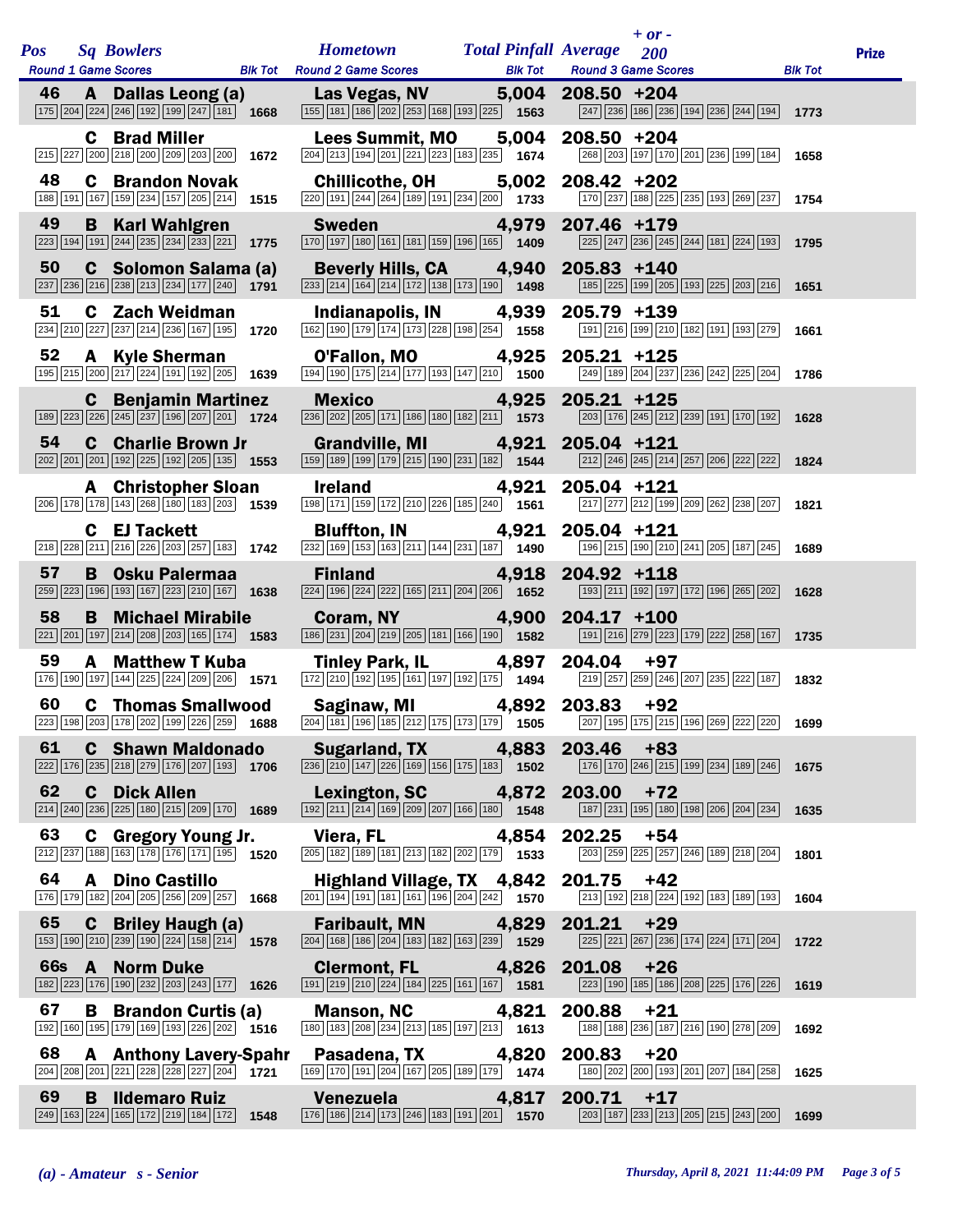| <b>Pos</b> | <b>Sq Bowlers</b>                                                                                                                                              |      | <b>Hometown</b>                                                                                                                                            | <b>Total Pinfall Average</b> | $+ or -$<br>200                                                                                                                    |                | <b>Prize</b> |
|------------|----------------------------------------------------------------------------------------------------------------------------------------------------------------|------|------------------------------------------------------------------------------------------------------------------------------------------------------------|------------------------------|------------------------------------------------------------------------------------------------------------------------------------|----------------|--------------|
|            | <b>Round 1 Game Scores</b>                                                                                                                                     |      | <b>Blk Tot</b> Round 2 Game Scores                                                                                                                         | <b>Blk Tot</b>               | <b>Round 3 Game Scores</b>                                                                                                         | <b>Blk Tot</b> |              |
| 70         | <b>A</b> Callum Borck<br>184 186 210 211 191 175 220 194                                                                                                       | 1571 | <b>Australia</b><br>186 208 223 180 193 180 201 195 1566                                                                                                   | 4,816                        | 200.67<br>$+16$<br>$\boxed{211}$ $\boxed{226}$ $\boxed{204}$ $\boxed{189}$ $\boxed{244}$ $\boxed{245}$ $\boxed{176}$ $\boxed{184}$ | 1679           |              |
| 71         | C Tyrell Ingalls (a)<br>209 197 193 182 162 153 202 182 1480                                                                                                   |      | Loganville, GA<br>$\boxed{209}$ $\boxed{172}$ $\boxed{195}$ $\boxed{169}$ $\boxed{133}$ $\boxed{207}$ $\boxed{189}$ $\boxed{209}$ $\boxed{1483}$           | 4,813                        | 200.54<br>$+13$<br>248 256 223 257 224 182 246 214                                                                                 | 1850           |              |
| 72         | A Zach Wilkins<br>189 157 177 153 190 175 169 180 1390                                                                                                         |      | <b>Canada</b><br>$\boxed{187}$ $\boxed{164}$ $\boxed{234}$ $\boxed{208}$ $\boxed{179}$ $\boxed{207}$ $\boxed{210}$ $\boxed{246}$ 1635                      | 4,803                        | 200.13<br>$+3$<br>215 269 233 163 279 141 253 225                                                                                  | 1778           |              |
| 73         | <b>C</b> Rhino Page<br>210 212 160 209 267 162 198 255                                                                                                         | 1673 | Airway Heights, WA 4,801<br>$\boxed{220}\boxed{168}\boxed{166}\boxed{191}\boxed{244}\boxed{198}\boxed{167}\boxed{163}$ 1517                                |                              | 200.04<br>$+1$<br>247 200 205 189 182 223 171 194                                                                                  | 1611           |              |
| 74         | <b>A</b> David Haynes<br>$\boxed{226}\boxed{225}\boxed{221}\boxed{202}\boxed{210}\boxed{201}\boxed{187}\boxed{186}$ 1658                                       |      | Las Vegas, NV<br>$\boxed{171}$ $\boxed{170}$ $\boxed{199}$ $\boxed{152}$ $\boxed{190}$ $\boxed{189}$ $\boxed{200}$ $\boxed{157}$ $\boxed{1428}$            | 4,798                        | 199.92<br>$-2$<br>191 203 279 192 214 257 179 197                                                                                  | 1712           |              |
| 75         | C Eric Jones (a)<br>189 213 176 226 176 211 209 202                                                                                                            | 1602 | Edmond, OK<br>$\boxed{170}$ $\boxed{204}$ $\boxed{164}$ $\boxed{204}$ $\boxed{179}$ $\boxed{140}$ $\boxed{190}$ $\boxed{167}$ 1418                         | 4,796                        | 199.83<br>-4<br>197 234 247 205 218 276 175 224                                                                                    | 1776           |              |
| 76         | <b>B</b> Brandon Biondo (a)<br>203 152 162 265 173 155 176 167 1453                                                                                            |      | <b>Carpentersville, IL</b><br>191 168 168 201 206 195 180 218 1527                                                                                         | 4,795                        | 199.79<br>$-5$<br>256 204 247 241 192 243 229 203                                                                                  | 1815           |              |
| 77         | <b>C</b> Maria Jose Rodriguez<br>201 169 173 182 226 183 220 165 1519                                                                                          |      | <b>Colombia</b><br>219 204 184 223 209 177 187 193 1596                                                                                                    | 4,793                        | 199.71<br>$-7$<br>234 178 263 202 180 207 197 217                                                                                  | 1678           |              |
| 78         | <b>C</b> Nick Kruml<br>185 203 215 180 210 205 252 187 1637                                                                                                    |      | <b>Downers Grove, IL</b><br>$\boxed{198}$ $\boxed{152}$ $\boxed{211}$ $\boxed{193}$ $\boxed{170}$ $\boxed{210}$ $\boxed{177}$ $\boxed{208}$ $\boxed{1519}$ | 4,792                        | 199.67<br>$-8$<br>221 255 186 211 176 183 185 219                                                                                  | 1636           |              |
| 79         | B<br><b>Jake Rollins</b><br>202 211 221 210 222 203 196 223 1688                                                                                               |      | <b>Glen Rock, NJ</b><br>164 175 165 170 164 168 153 224 1383                                                                                               | 4,781                        | 199.21<br>$-19$<br>245 244 208 198 191 173 246 205                                                                                 | 1710           |              |
| 80         | <b>A</b> Andrew Anderson<br>176 209 239 204 194 188 149 184 1543                                                                                               |      | Holly, MI<br>$\boxed{147}$ $\boxed{185}$ $\boxed{226}$ $\boxed{197}$ $\boxed{159}$ $\boxed{154}$ $\boxed{171}$ $\boxed{171}$ <b>1410</b>                   | 4,764                        | 198.50<br>$-36$<br>205 219 226 233 268 219 237 204                                                                                 | 1811           |              |
| 81         | A Jillian Martin (a)<br>184 229 200 223 193 160 188 173 1550                                                                                                   |      | Stow, OH <b>Strategies</b><br>$\boxed{192}\boxed{199}\boxed{231}\boxed{207}\boxed{201}\boxed{185}\boxed{168}\boxed{243}$ 1626                              | 4,760                        | 198.33<br>$-40$<br>[144] 248 193 140 203 216 237 203                                                                               | 1584           |              |
|            | <b>C</b> Michael Martell<br>228 223 182 245 227 225 256 205 1791                                                                                               |      | N. Bellmore, NY 4,760<br>$\boxed{228}$ 150 188 206 153 144 203 182 1454                                                                                    |                              | 198.33<br>$-40$<br>156 253 157 152 190 161 233 213                                                                                 | 1515           |              |
| 83         | B<br><b>Carlos Granados</b><br>193 179 179 187 163 160 210 210 1481                                                                                            |      | Orlando, FL<br>$\boxed{173}$ $\boxed{184}$ $\boxed{191}$ $\boxed{193}$ $\boxed{209}$ $\boxed{200}$ $\boxed{223}$ $\boxed{189}$ $\boxed{1562}$              | 4,751                        | 197.96<br>$-49$<br>256 182 185 237 192 217 236 203                                                                                 | 1708           |              |
| 84         | <b>B</b> Stephen Hahn<br>$\overline{220}\overline{221}\overline{164}\overline{162}\overline{221}\overline{221}\overline{199}\overline{166}\overline{177}$ 1530 |      | <b>Sterling, VA</b><br>$\boxed{161}$ $\boxed{188}$ $\boxed{174}$ $\boxed{178}$ $\boxed{181}$ $\boxed{181}$ $\boxed{193}$ $\boxed{154}$ $\boxed{1410}$      | 4,741                        | 197.54<br>$-59$<br>190 245 209 268 212 206 258 213                                                                                 | 1801           |              |
|            | <b>Dimitri Cruz</b><br>A<br>$\boxed{203}$ $\boxed{203}$ $\boxed{206}$ $\boxed{159}$ $\boxed{243}$ $\boxed{179}$ $\boxed{247}$ $\boxed{165}$ <b>1605</b>        |      | <b>Denton, TX</b><br>156 193 225 180 176 225 189 176 1520                                                                                                  | 4,741                        | 197.54<br>$-59$<br>203 200 178 163 215 278 181 198                                                                                 | 1616           |              |
| 86         | <b>C</b> Wesley Low<br>$\boxed{204}\boxed{221}\boxed{172}\boxed{186}\boxed{225}\boxed{205}\boxed{200}\boxed{217}$                                              | 1630 | Palmdale, CA<br>$\boxed{235}$ $\boxed{175}$ $\boxed{161}$ $\boxed{160}$ $\boxed{205}$ $\boxed{148}$ $\boxed{173}$ $\boxed{211}$ <b>1468</b>                | 4,724                        | 196.83<br>$-76$<br>260 178 190 179 243 177 222 177                                                                                 | 1626           |              |
| 87         | C.<br><b>Michael Ruben</b><br>204 203 191 159 184 227 178 183                                                                                                  | 1529 | Selden, NY<br>197 208 186 159 202 152 209 152 1465                                                                                                         | 4,711                        | 196.29<br>-89<br>190 189 236 205 279 195 241 182                                                                                   | 1717           |              |
| 88         | В<br>Jesse Gibson (a)<br>188 203 212 182 174 191 211 226 1587                                                                                                  |      | <b>Bridgeport, CT</b><br>$\boxed{155}\boxed{186}\boxed{187}\boxed{199}\boxed{155}\boxed{156}\boxed{183}\boxed{151}$ 1372                                   | 4,710                        | 196.25<br>$-90$<br>278 213 190 211 265 188 193 213                                                                                 | 1751           |              |
| 89         | $\mathbf{c}$<br><b>Ryan Lakota</b><br>209 209 234 200 205 226 195 212                                                                                          | 1690 | <b>Shorewood, IL</b><br>$\boxed{207}$ $\boxed{176}$ $\boxed{211}$ $\boxed{177}$ $\boxed{172}$ $\boxed{178}$ $\boxed{152}$ $\boxed{175}$ <b>1448</b>        | 4,709                        | 196.21<br>$-91$<br>164 179 191 148 215 219 243 212                                                                                 | 1571           |              |
| 90         | <b>B</b> Garrett Andrus (a)<br>156 160 136 175 184 211 157 193 1372                                                                                            |      | <b>Austin, TX</b><br>162 169 209 204 192 190 209 269 1604                                                                                                  | 4,697                        | $195.71 - 103$<br>193 202 210 245 198 235 257 181                                                                                  | 1721           |              |
| 91         | <b>Nick DeCesaro (a)</b><br>A<br>166 148 171 200 202 188 221 209 1505                                                                                          |      | Kenosha, WI<br>224 208 199 187 194 164 157 135 1468                                                                                                        | 4,694                        | 195.58 -106<br>191 247 202 245 212 195 255 174                                                                                     | 1721           |              |
| 92         | В<br><b>Gary Faulkner Jr.</b><br>235 189 169 196 186 165 214 238 1592                                                                                          |      | <b>Memphis, TN</b><br>$\boxed{211}$ 168 177 215 175 190 163 202 1501                                                                                       | 4,683                        | $195.13 - 117$<br>217 201 189 188 197 181 244 173                                                                                  | 1590           |              |
| 93         | <b>Rasmus Edvall</b><br>C.<br>197 184 162 190 217 188 202 179                                                                                                  | 1519 | <b>Sweden</b><br>177 178 165 145 187 166 205 192 1415                                                                                                      | 4,682                        | $195.08 - 118$<br>216 247 184 232 269 204 206 190                                                                                  | 1748           |              |